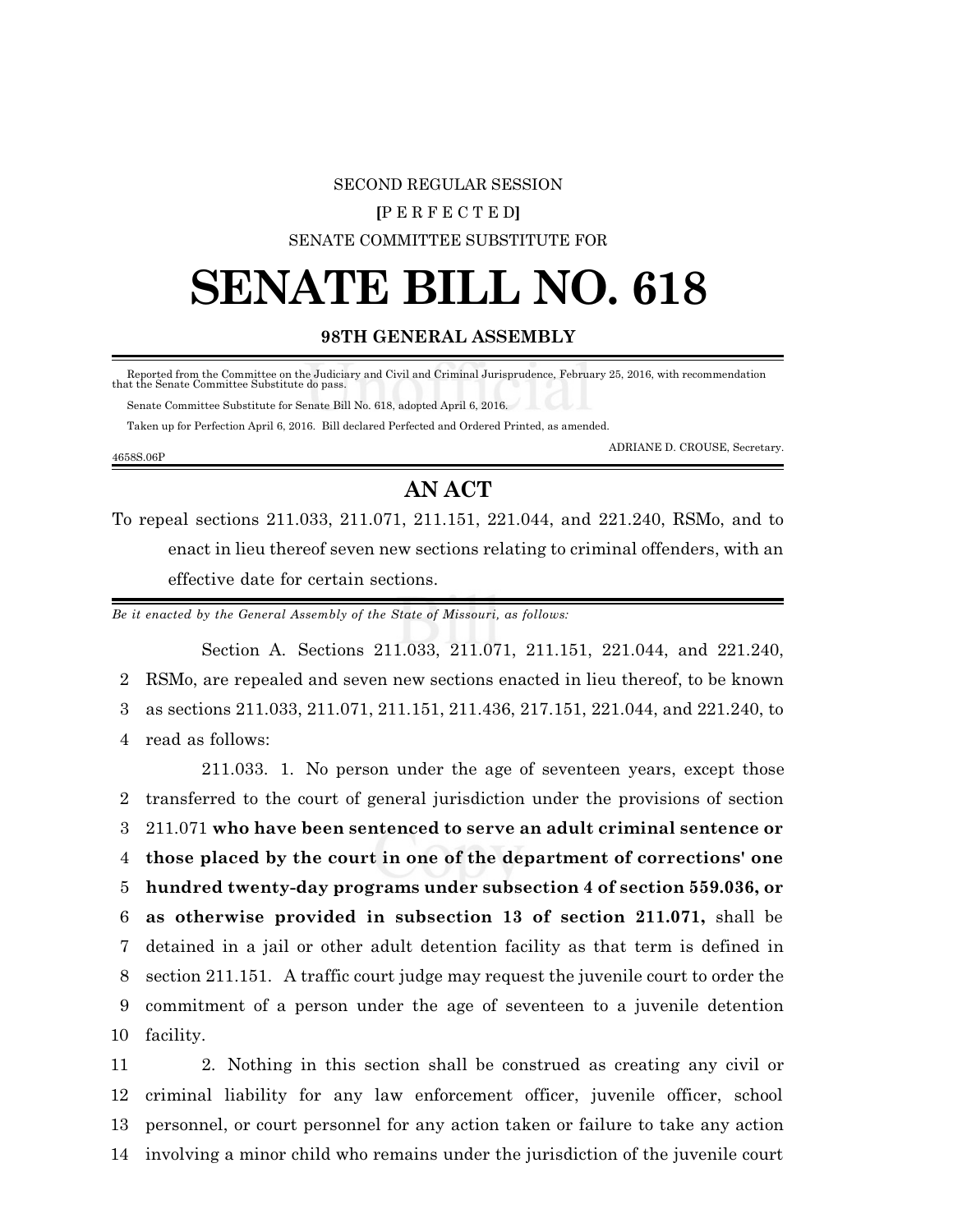under this section if such action or failure to take action is based on a good faith belief by such officer or personnel that the minor child is not under the jurisdiction of the juvenile court.

 3. The amendments to subsection 2 of this section, as provided for in this act, shall not take effect until such time as the provisions of section 211.021 shall take effect in accordance with subsection 2 of section 211.021.

211.071. 1. If a petition alleges that a child between the ages of twelve and seventeen has committed an offense which would be considered a felony if committed by an adult, the court may, upon its own motion or upon motion by the juvenile officer, the child or the child's custodian, order a hearing and may, in its discretion, dismiss the petition and such child may be transferred to the court of general jurisdiction and prosecuted under the general law; except that if a petition alleges that any child has committed an offense which would be considered first degree murder under section 565.020, second degree murder under section 565.021, first degree assault under section 565.050, forcible rape under section 566.030 as it existed prior to August 28, 2013, rape in the first degree under section 566.030, forcible sodomy under section 566.060 as it existed prior to August 28, 2013, sodomy in the first degree under section 566.060, first degree robbery under section 569.020, or distribution of drugs under section 195.211, or has committed two or more prior unrelated offenses which would be felonies if committed by an adult, the court shall order a hearing, and may in its discretion, dismiss the petition and transfer the child to a court of general jurisdiction for prosecution under the general law.

 2. Upon apprehension and arrest, jurisdiction over the criminal offense allegedly committed by any person between seventeen and twenty-one years of age over whom the juvenile court has retained continuing jurisdiction shall automatically terminate and that offense shall be dealt with in the court of general jurisdiction as provided in section 211.041.

 3. Knowing and willful age misrepresentation by a juvenile subject shall not affect any action or proceeding which occurs based upon the misrepresentation. Any evidence obtained during the period of time in which a child misrepresents his or her age may be used against the child and will be subject only to rules of evidence applicable in adult proceedings.

 4. Written notification of a transfer hearing shall be given to the juvenile and his or her custodian in the same manner as provided in sections 211.101 and 211.111. Notice of the hearing may be waived by the custodian. Notice shall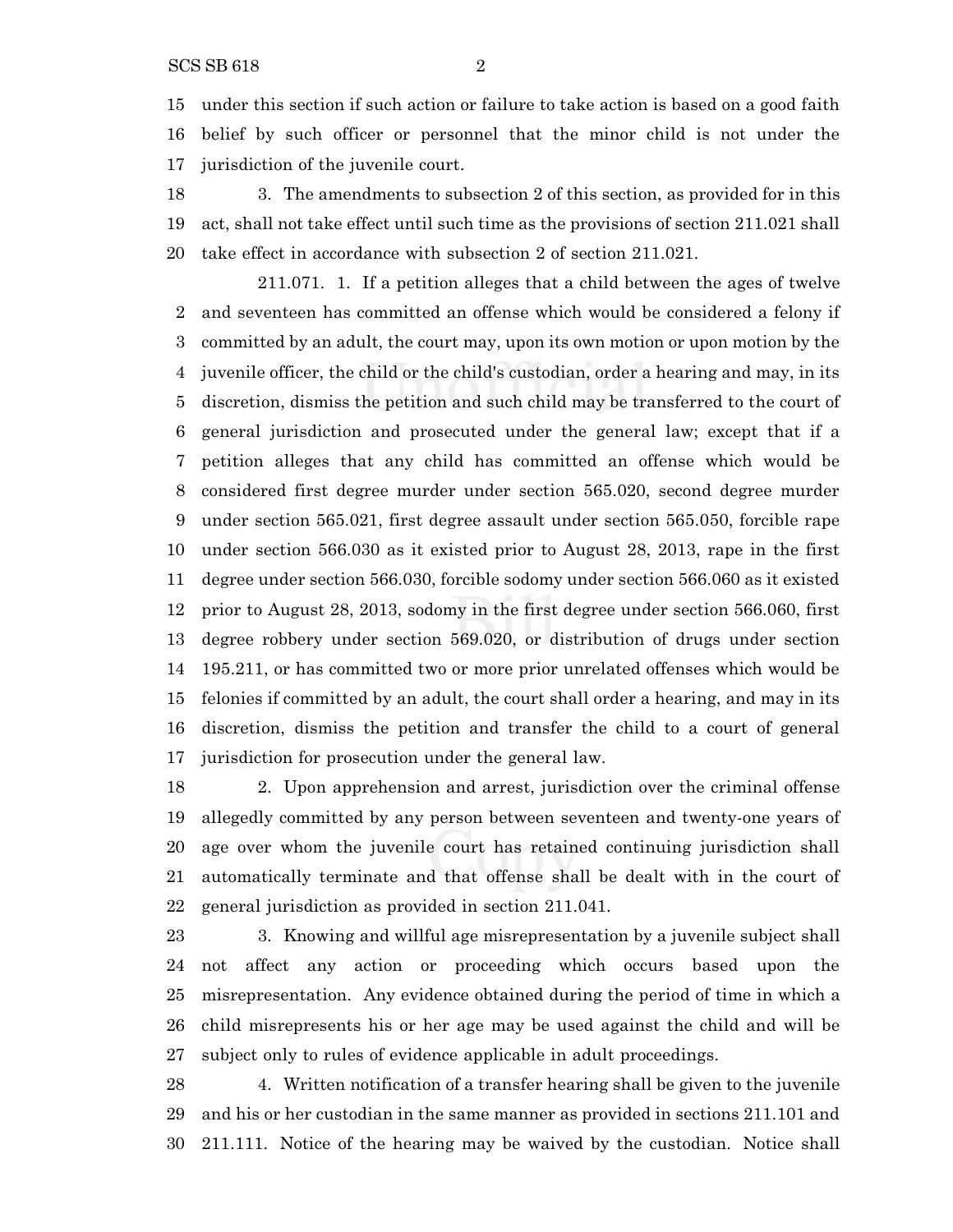contain a statement that the purpose of the hearing is to determine whether the child is a proper subject to be dealt with under the provisions of this chapter, and that if the court finds that the child is not a proper subject to be dealt with under the provisions of this chapter, the petition will be dismissed to allow for prosecution of the child under the general law.

 5. The juvenile officer may consult with the office of prosecuting attorney concerning any offense for which the child could be certified as an adult under this section. The prosecuting or circuit attorney shall have access to police reports, reports of the juvenile or deputy juvenile officer, statements of witnesses and all other records or reports relating to the offense alleged to have been committed by the child. The prosecuting or circuit attorney shall have access to the disposition records of the child when the child has been adjudicated pursuant to subdivision (3) of subsection 1 of section 211.031. The prosecuting attorney shall not divulge any information regarding the child and the offense until the juvenile court at a judicial hearing has determined that the child is not a proper subject to be dealt with under the provisions of this chapter.

 6. A written report shall be prepared in accordance with this chapter developing fully all available information relevant to the criteria which shall be considered by the court in determining whether the child is a proper subject to be dealt with under the provisions of this chapter and whether there are reasonable prospects of rehabilitation within the juvenile justice system. These criteria shall include but not be limited to:

 (1) The seriousness of the offense alleged and whether the protection of the community requires transfer to the court of general jurisdiction;

 (2) Whether the offense alleged involved viciousness, force and violence; (3) Whether the offense alleged was against persons or property with greater weight being given to the offense against persons, especially if personal injury resulted;

 (4) Whether the offense alleged is a part of a repetitive pattern of offenses which indicates that the child may be beyond rehabilitation under the juvenile code;

 (5) The record and history of the child, including experience with the juvenile justice system, other courts, supervision, commitments to juvenile institutions and other placements;

 (6) The sophistication and maturity of the child as determined by consideration of his home and environmental situation, emotional condition and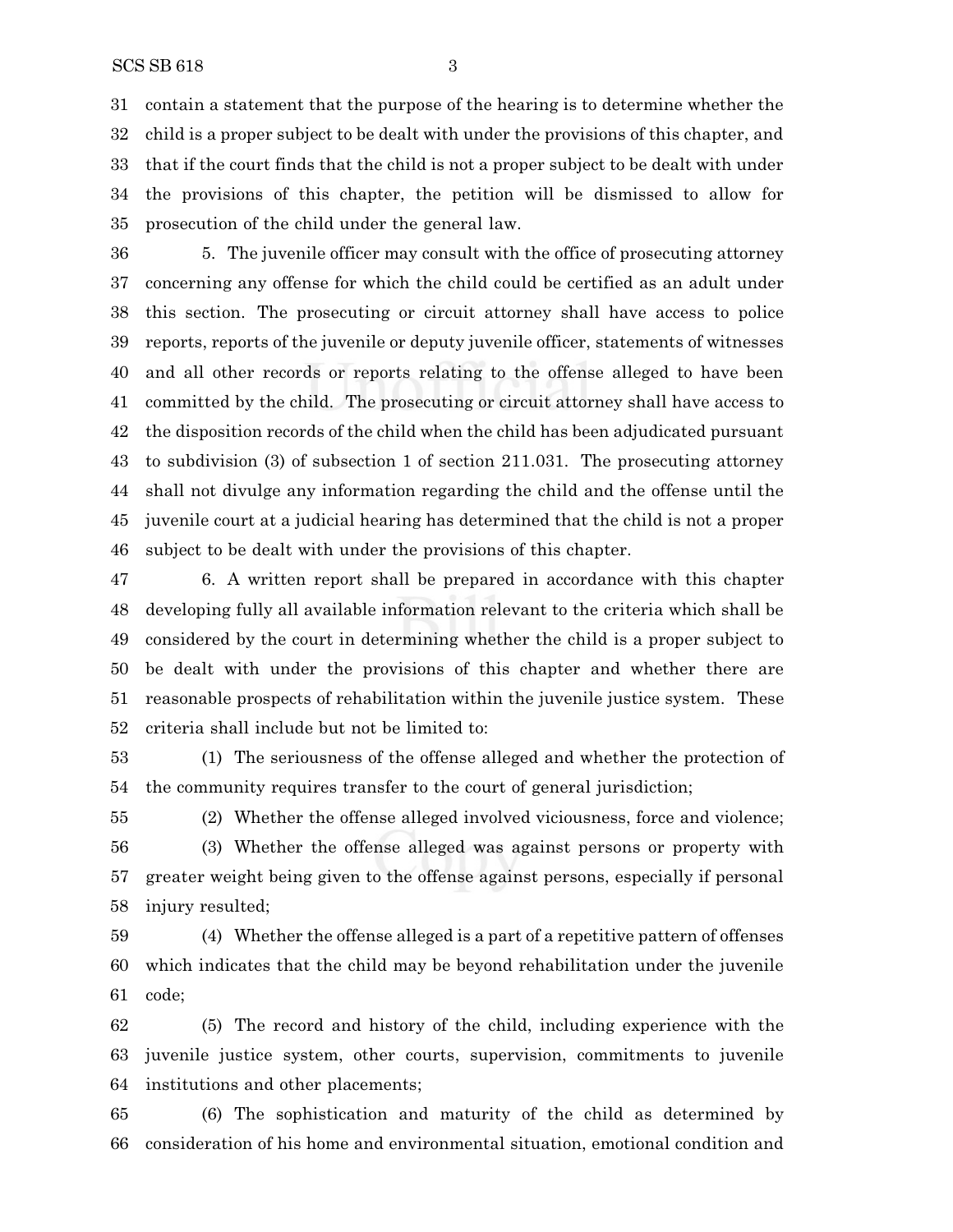pattern of living;

(7) The age of the child;

 (8) The program and facilities available to the juvenile court in considering disposition;

 (9) Whether or not the child can benefit from the treatment or rehabilitative programs available to the juvenile court; and

(10) Racial disparity in certification.

 7. If the court dismisses the petition to permit the child to be prosecuted under the general law, the court shall enter a dismissal order containing:

 (1) Findings showing that the court had jurisdiction of the cause and of the parties;

(2) Findings showing that the child was represented by counsel;

 (3) Findings showing that the hearing was held in the presence of the child and his counsel; and

 (4) Findings showing the reasons underlying the court's decision to transfer jurisdiction.

 8. A copy of the petition and order of the dismissal shall be sent to the prosecuting attorney.

 9. When a petition has been dismissed thereby permitting a child to be prosecuted under the general law and the prosecution of the child results in a conviction, the jurisdiction of the juvenile court over that child is forever terminated, except as provided in subsection 10 of this section, for an act that would be a violation of a state law or municipal ordinance.

 10. If a petition has been dismissed thereby permitting a child to be prosecuted under the general law and the child is found not guilty by a court of general jurisdiction, the juvenile court shall have jurisdiction over any later offense committed by that child which would be considered a misdemeanor or felony if committed by an adult, subject to the certification provisions of this section.

 11. If the court does not dismiss the petition to permit the child to be prosecuted under the general law, it shall set a date for the hearing upon the petition as provided in section 211.171.

 **12. Any child certified under this section on or after January 1, 2018, and held in secure custody prior to the disposition of his or her case shall be detained in an alternative detention facility, which adheres to standards set forth by the workgroup established under**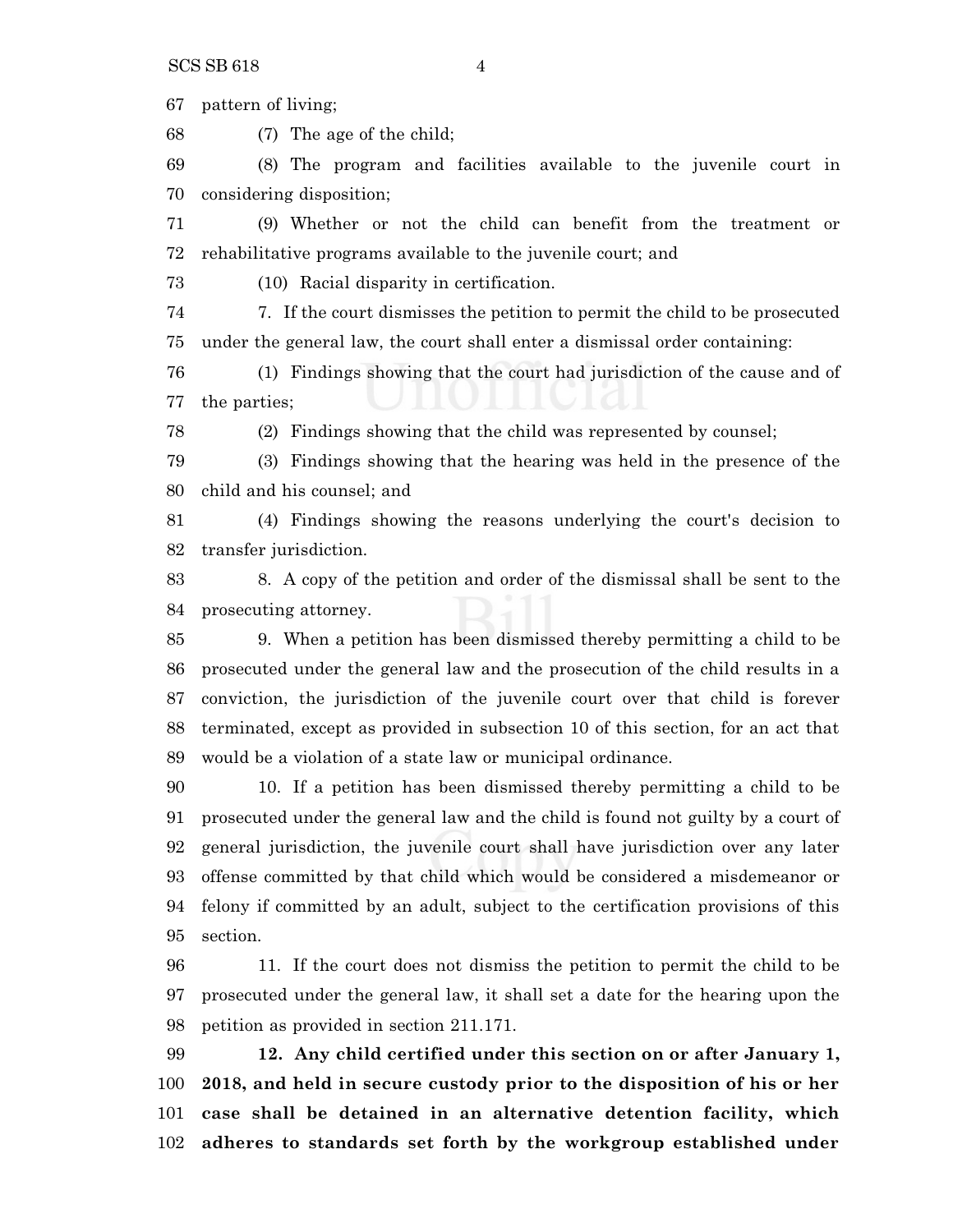**subsection 5 of section 211.151, except as provided in subsection 13 of this section. Upon turning seventeen years of age, any certified child held in an alternative detention facility shall be transferred to a jail or other adult detention facility, as the term "jail or other adult detention facility" is defined under section 211.151.**

 **13. The court in which the criminal matter is pending may order a certified child transferred from an alternative detention facility as defined in subdivision (3) of subsection 4 of section 211.151 to a jail or other adult detention facility pending disposition of the criminal case upon a petition by the director of the alternative detention facility and a showing of good cause.**

211.151. 1. Pending disposition of a case, the juvenile court may order in writing the detention of a child in one of the following places:

(1) A juvenile detention facility provided by the county;

(2) A shelter care facility, subject to the supervision of the court;

 (3) A suitable place of detention maintained by an association having for one of its objects the care and protection of children;

(4) Such other suitable custody as the court may direct.

 2. A child**, including a child transferred to the court of general jurisdiction on or after January 1, 2018, pursuant to the provisions of section 211.071,** shall not be detained in a jail or other adult detention facility pending disposition of a case**, except as provided in subsection 13 of section 211.071**.

 3. Law enforcement officers shall take fingerprints and photographs of a child taken into custody for offenses that would be considered felonies if committed by adults, without the approval of the juvenile judge. A child taken into custody as a victim of abuse or neglect or as a status offender pursuant to subdivision (1) or (2) of subsection 1 of section 211.031 or for an offense that would be considered a misdemeanor if committed by an adult may be fingerprinted or photographed with the consent of the juvenile judge. Records of a child who has been fingerprinted and photographed after being taken into custody shall be closed records as provided under section 610.100 if a petition has not been filed within thirty days of the date that the child was taken into custody; and if a petition for the child has not been filed within one year of the date the child was taken into custody, any records relating to the child concerning the alleged offense may be expunged under the procedures in sections 610.122 to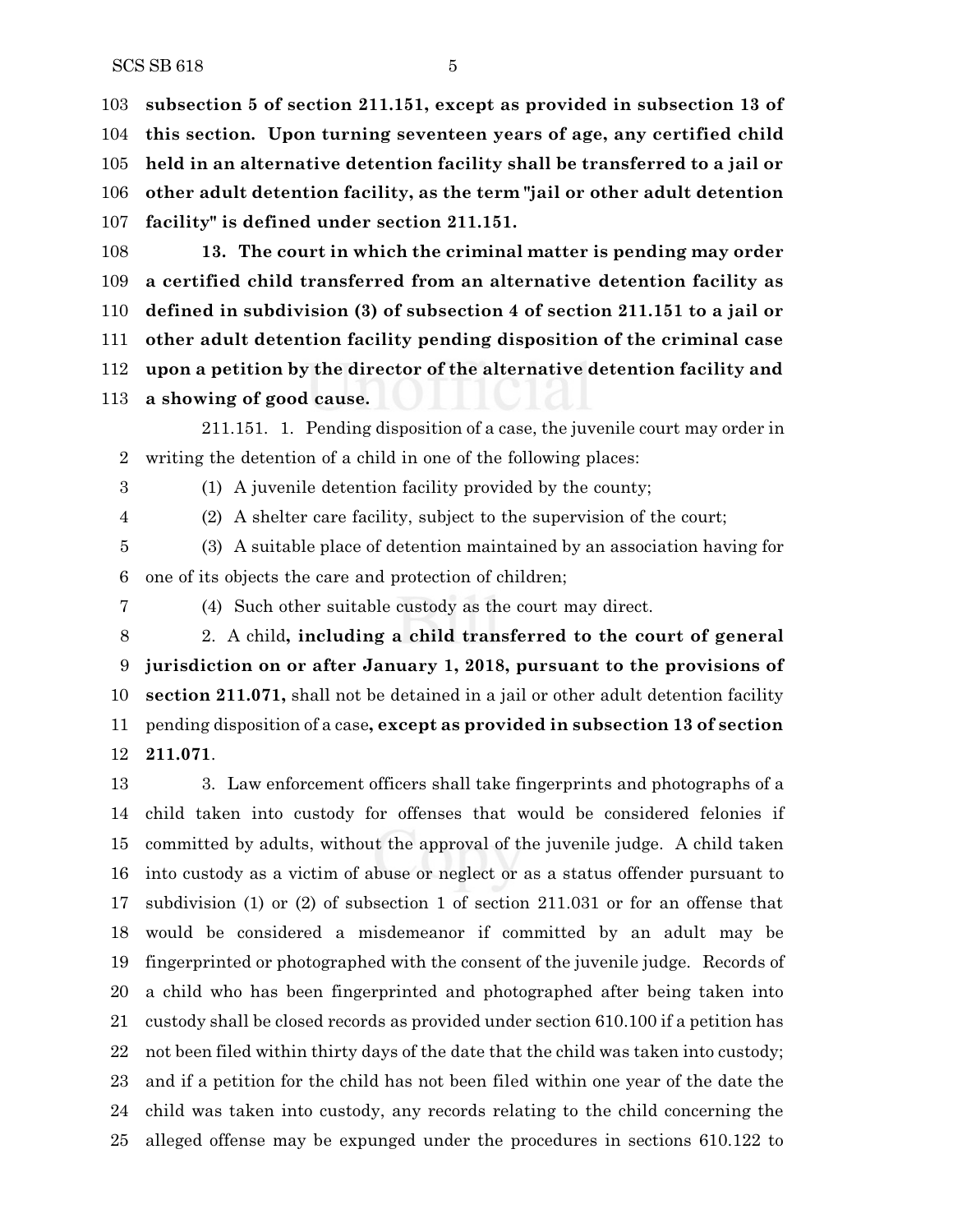610.126.

 4. (1) As used in this section, the term "jail or other adult detention facility" means any locked facility administered by state, county or local law enforcement and correctional agencies, a primary purpose of which is to detain adults charged with violating a criminal law pending trial, including facilities of a temporary nature which do not hold persons after they have been formally charged, or to confine adults convicted of an offense. The term "jail or other adult detention facility" does not include a juvenile detention facility.

 (2) As used in this section, the term "juvenile detention facility" means a place, institution, building or part thereof, set of buildings or area, whether or not enclosing a building or set of buildings, which has been designated by the juvenile court as a place of detention for juveniles and which is operated, administered and staffed separately and independently of a jail or other detention facility for adults and used exclusively for the lawful custody and treatment of juveniles. The facility may be owned or operated by public or private agencies. A juvenile detention facility may be located in the same building or grounds as a jail or other adult detention facility if there is spatial separation between the facilities which prevents haphazard or accidental contact between juvenile and adult detainees; there is separation between juvenile and adult program activities; and there are separate juvenile and adult staff other than specialized support staff who have infrequent contact with detainees.

 **(3) As used in this section, the term "alternative detention facility" means any secure facility administered by state, county, or local law enforcement and correctional agencies, whose purpose is to detain a child certified as an adult under section 211.071 who has been charged with violating a criminal law pending trial and which adheres to standards of operation as defined by the workgroup established in subsection 5 of this section.**

 **5. The division of youth services in collaboration with the office of state courts administrator shall establish the "Certified Youth Jail Removal Workgroup":**

 **(1) The purpose of the workgroup shall be to develop by January 1, 2018, a formal plan for removal of certified children under the age of seventeen years of age from adult jail pending trial and sentencing. The workgroup shall consist of, but not be limited to, the following members: two members from the division of youth services**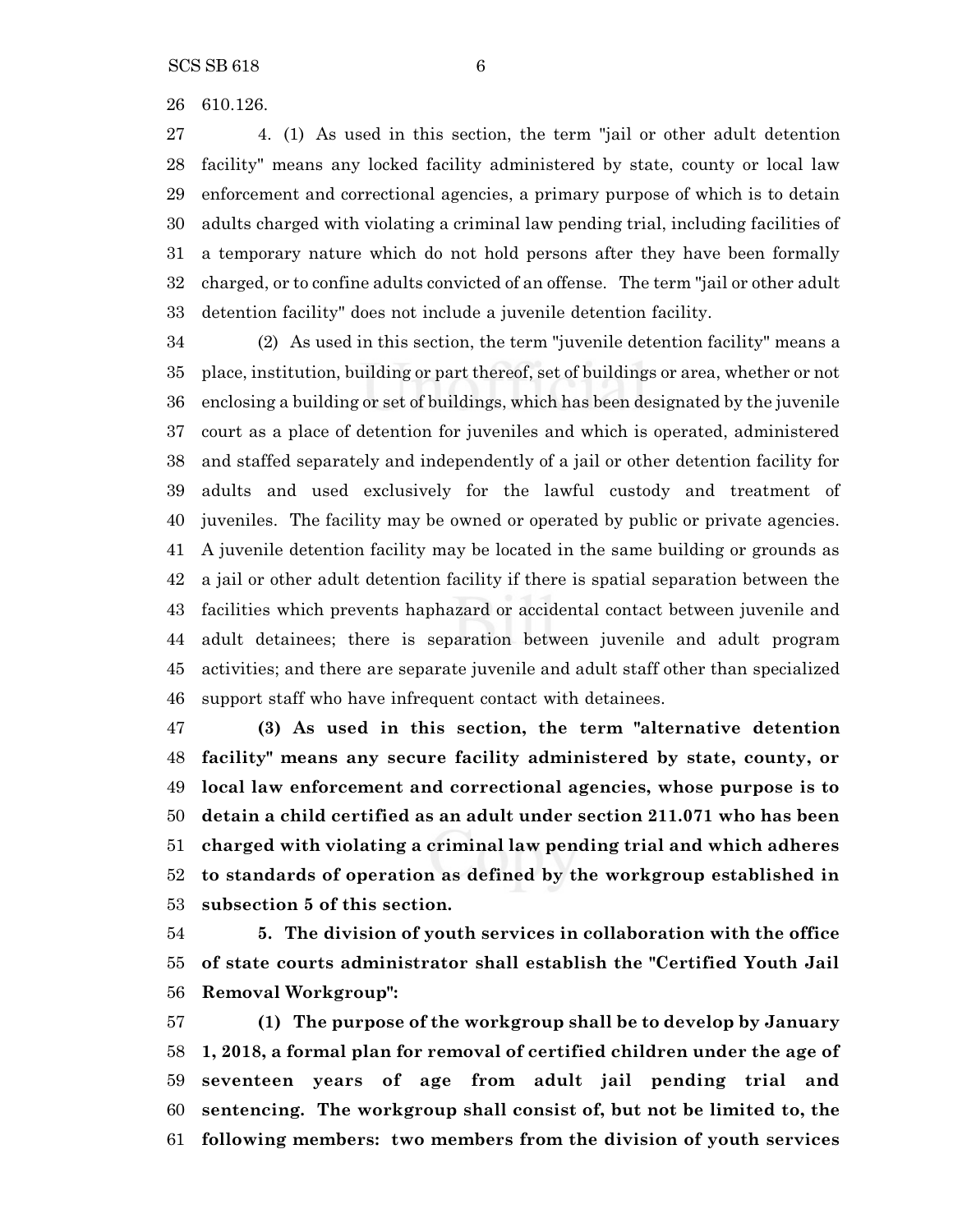**appointed by the director of the division of youth services; two members from the office of state courts administrator, one juvenile officer from an urban jurisdiction, one juvenile officer from a rural jurisdiction, one superintendent of a juvenile detention center from an urban jurisdiction, one superintendent of a juvenile detention center from a rural jurisdiction, and one juvenile officer from a jurisdiction having no juvenile detention facility, all of whom are appointed by the office of state courts administrator; the director of the department of corrections or his or her designee; the executive director of the Missouri association of counties or his or her designee; the executive director of the Missouri office of prosecution services or his or her designee; the executive director of the Missouri Sheriffs' Association or his or her designee; the director of the department of elementary and secondary education or his or her designee; the director of the department of mental health or his or her designee; the director of the Missouri state public defender or his or her designee; the executive director of the Missouri juvenile justice association or his or her designee; the president of Families and Friends Organizing for Reform of Juvenile Justice or his or her designee; one juvenile detention center chaplain or a member of the faith-based community appointed by the president pro tempore of the senate; one young adult who was incarcerated as a child appointed by the speaker of the house of representatives; two members from the Missouri house of representatives appointed by the speaker of the house of representatives; and two members from the Missouri senate appointed by the president pro tempore of the senate;**

 **(2) By January 1, 2017, the workgroup shall make recommendations to the general assembly regarding alternative detention facilities for secure custody of a child who has been certified under section 211.071 pending disposition of his or her case as well as standards for operating said alternative detention facilities. The recommendations submitted to the general assembly shall address the following:**

 **(a) The appropriate facility description including physical structure and location;**

 **(b) The appropriate funding mechanism for implementation and ongoing financial support of alternative detention facilities in**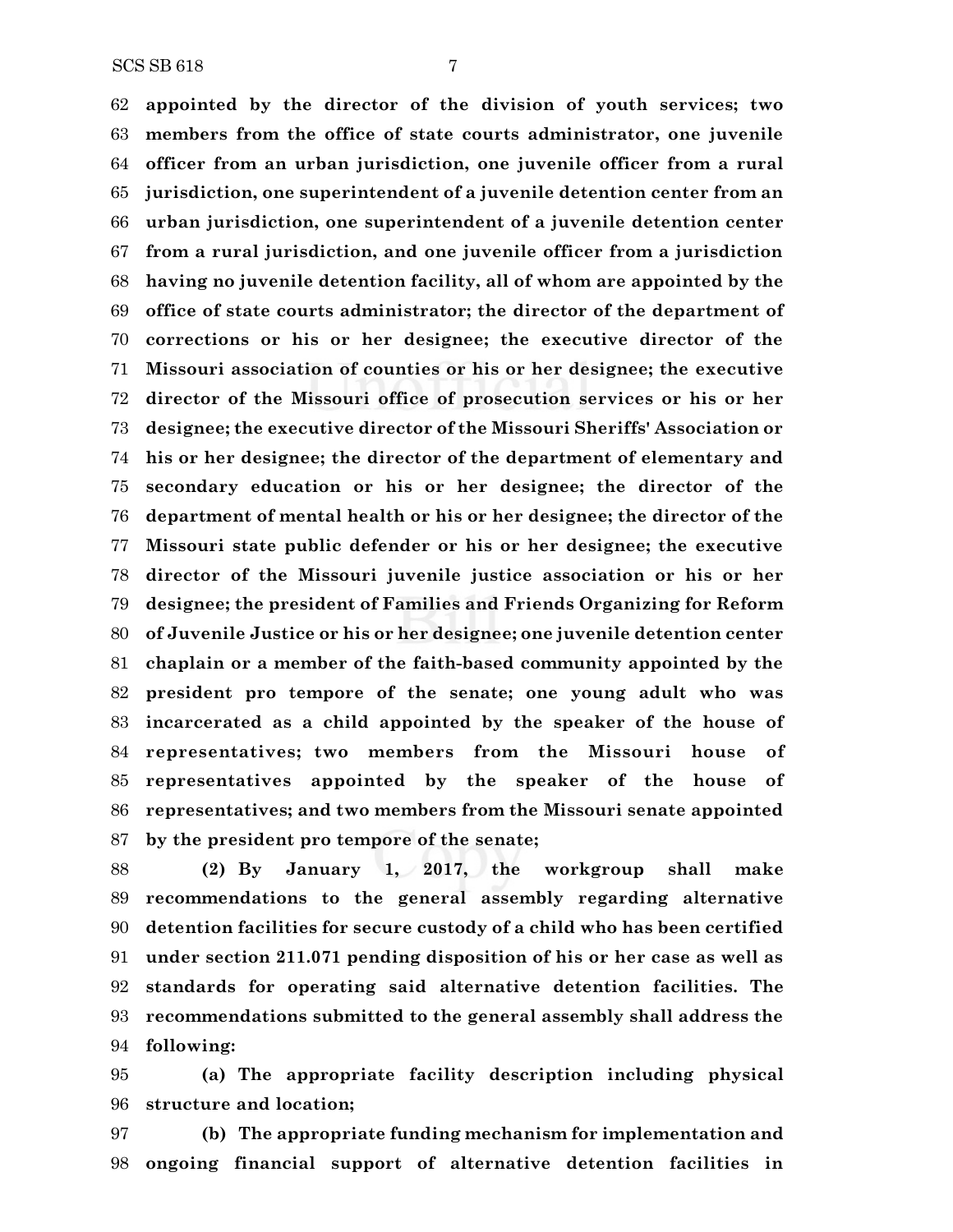**compliance with the provisions of article X, section 16 of the Missouri Constitution;**

 **(c) Programming and services elements including education, mental health services, transition planning, and youth development of incarcerated certified youth;**

 **(d) Operational and administrative elements including transportation to court proceedings, and training requirements for facility staff;**

 **(e) Defining what is "good cause" to return the child to an adult jail prior to sentencing under subsection 13 of section 211.071;**

 **(f) Funding of programs and services that coincide with Missouri's fiscal appropriation calendar; and**

 **(g) Additional recommendations that are within the scope and purpose of the workgroup.**

 **(3) The workgroup shall automatically terminate on September 1, 2018, unless previously reauthorized by the general assembly. Members of the workgroup shall serve without compensation.**

**211.436. 1. When a court of jurisdiction in juvenile cases has a local court rule or otherwise mandates that a juvenile shall be restrained during court proceedings using either handcuffs, chains, irons, or a straitjacket, the juvenile's attorney shall have the right to be heard on the issue of the necessity of restraints on the juvenile and request that the restraints on the juvenile not be used. The juvenile's attorney may present evidence that the juvenile is not a flight risk, poses no safety risk to himself or herself or others, or has no history of disruptive courtroom behavior.**

 **2. If the court orders that restraints shall be used on the juvenile, the court shall make findings of fact in support of such use.**

**217.151. 1. For purposes of this section, "extraordinary circumstances" exist when a doctor treating the pregnant or postpartum offender makes an individualized determination that restraints are necessary to prevent a pregnant or postpartum offender from escaping or seriously injuring herself, medical or correctional personnel, or others.**

 **2. The necessary health care standards for pregnant and postpartum offenders shall include:**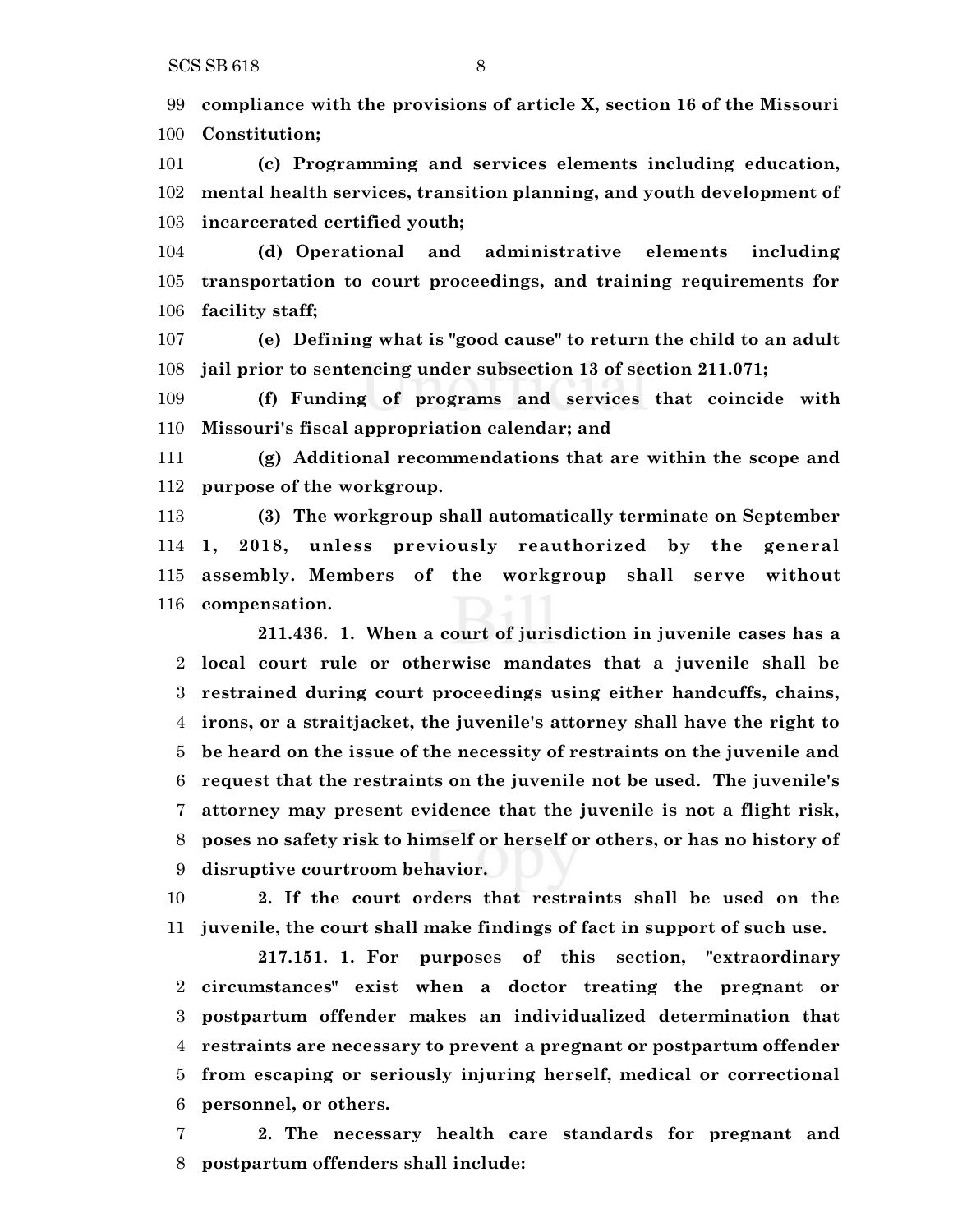**(1) Except in extraordinary circumstances, no restraints of any kind may be used on offenders during the second and third trimesters of pregnancy or for forty-eight hours post-delivery, whether during transportation to and from visits to health care providers and court proceedings or during labor and delivery;**

 **(2) Pregnant and postpartum offenders shall be transported to and from visits to health care providers and court proceedings in vehicles with seatbelts;**

 **(3) Any time restraints are used on a pregnant or postpartum offender, the restraints shall be the least restrictive available and the most reasonable under the circumstances. In no case shall leg or waist restraints be used on any pregnant or postpartum offender; and**

 **(4) If a doctor, nurse, or other health care provider treating the pregnant or postpartum offender requests that restraints not be used, the corrections officer accompanying the pregnant or postpartum offender shall immediately remove all restraints.**

 **3. In the event a doctor determines that extraordinary circumstances exist and restraints are used, the doctor shall fully document in writing within seven days of the incident the reasons he or she determined such extraordinary circumstances existed, the kind of restraints used, and the reasons those restraints were considered the least restrictive available and the most reasonable under the circumstances.**

 **4. The sentencing and corrections oversight commission established under section 217.147, and the advisory committee established under section 217.015, shall conduct biannual reviews of every report written on the use of restraints on a pregnant or postpartum offender in accordance with subsection 3 of this section to determine compliance with this section. The written reports shall be kept on file by the department for five years.**

 **5. The chief administrative officer of each correctional center shall:**

 **(1) Ensure that employees of the correctional center who come in contact with pregnant or postpartum offenders are provided with training, which may include online training, on the provisions of this section; and**

**(2) Inform female offenders of the policies and practices**